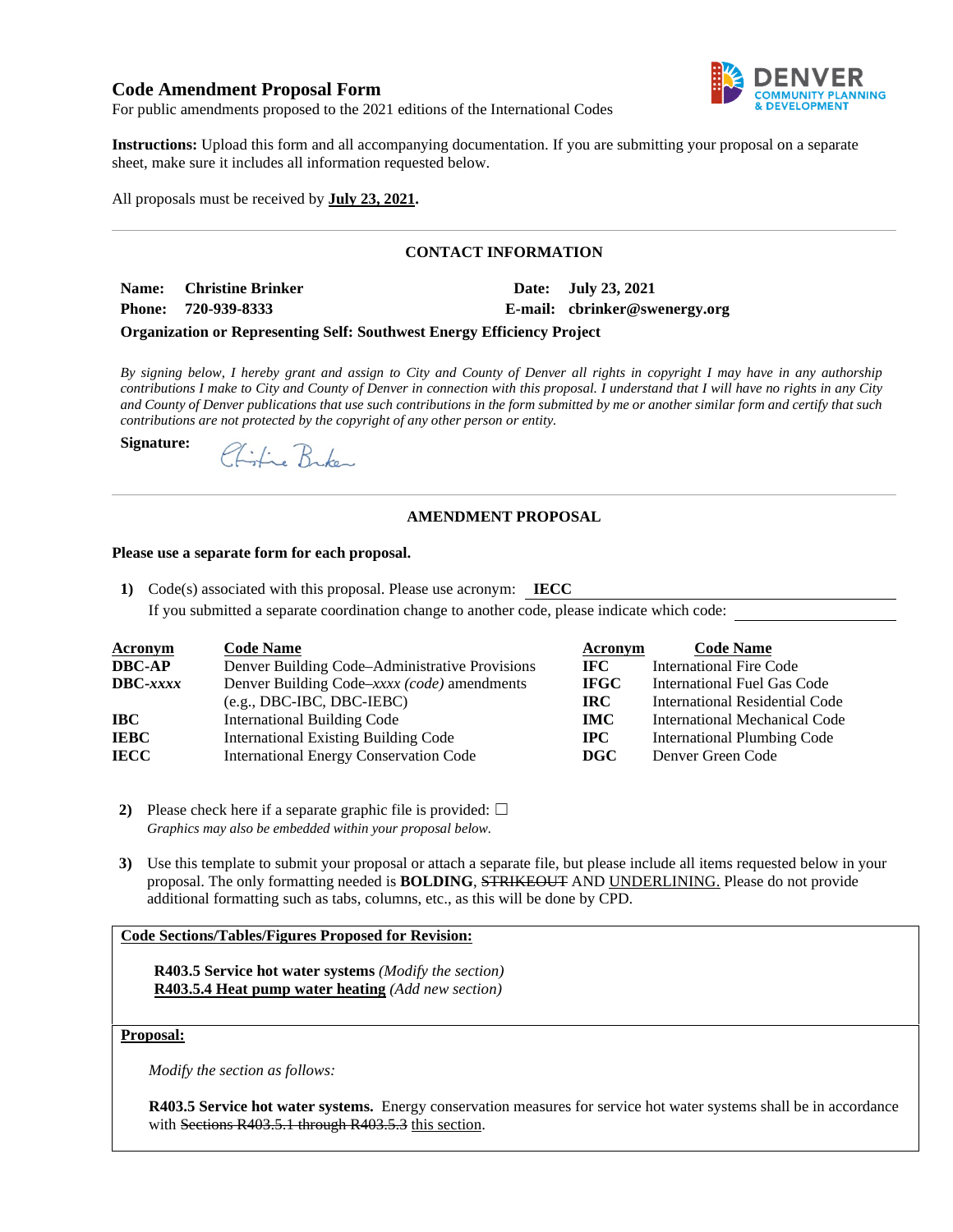*Add new section as follows:* 

## **R403.5.4 Heat pump water heating.** Service hot water in new *buildings* shall be provided by an electric heat pump system.

## **Exceptions:**

- 1. Resistance heating elements integrated into heat pump storage water heaters
- 2. Electric water heaters with a rated water storage volume of no greater than 20 gallons.
- 3. Solar thermal systems
- 4. Waste heat recovery systems
- 5. Freeze protection systems
- 6. Snow and ice melt systems

### **Supporting Information:**

### **Purpose:**

Move Denver towards its community-driven climate goals, health goals, and affordability goals through the use of clean, highly-efficient, cost-effective, and all-electric technologies.

### **Reason/Substantiation:**

Electrification is a critical pillar of Net Zero Energy, and is required to meet Denver's goal of Net Zero Energy in new homes and buildings by 2030. Denver's existing building policy is likely to start requiring heat pump water heaters ahead of the next 2024 code cycle, as recommended by the Energize Denver Task Force. New homes should pave the way for electrification, and should be on a more ambitious track than existing homes. Denver's recently-released Renewable Heating and Cooling Implementation Plan and other local and regional studies have already demonstrated both the costeffectiveness and the importance of this approach.

All-electric homes are healthier, more comfortable, and lower-cost to build and operate. The health disparities and energy burden are already greatest for low-income households, and this proposal helps on both fronts. On the health side, people living in the United States spend roughly 90% of their time indoors where pollution levels are largely unregulated and often worse than outdoor air quality (RMI 2020). Indoor air pollution caused by natural gas contributes significantly to exacerbating asthma and triggering asthma attacks, risks carbon monoxide poisoning, and causes other adverse health impacts.

Denver can transition its homes and buildings to clean, highly efficient, all-electric heat powered by renewable electricity through the use of heat pump technology. Heat pumps use electricity to move heat from a cool space to a warm space, making the cool space cooler and the warm space warmer. They can work in either direction: providing heating in the wintertime (in temperatures down to -12 Fahrenheit) and cooling in the summertime, all in one unit. The cooling is particularly important for Denver's under-resourced communities and communities of color, which currently bear the greatest burden of lack of air conditioning, heat island effects, lower tree-cover, and negative health impacts of excessive heat.

In addition to the health, climate, and efficiency benefits outlined above, all-electric and renewably-powered buildings are affordable and can reduce construction costs. See more detail on cost impacts in the "Impact" section below.

## **Additional Notes:**

- These requirements include multiple exceptions. The intention is to make this only apply to general purpose water heating systems that are found in nearly all homes and not to the specialty systems that are sometimes present for which heat pump water heaters may not be a good fit.
- Each list of exceptions includes "other systems as approved." This allows the code official to respond to unique situations without a full "alternate means and methods" submission.
- The exceptions specifically list the resistance coils found in most storage heat pump water heaters for clarity.
- The exceptions also include recirculation temperature maintenance systems, allowing for both heat trace systems and gas loop re-heaters.

## **Bibliography:**

City and County of Denver, "Denver Renewable Heating and Cooling Plan," 2021,

https://www.denvergov.org/Government/Departments/Climate-Action-Sustainability-Resiliency/Initiatives/High-Performance-Buildings-and-Homes/Renewable-Heating-Cooling